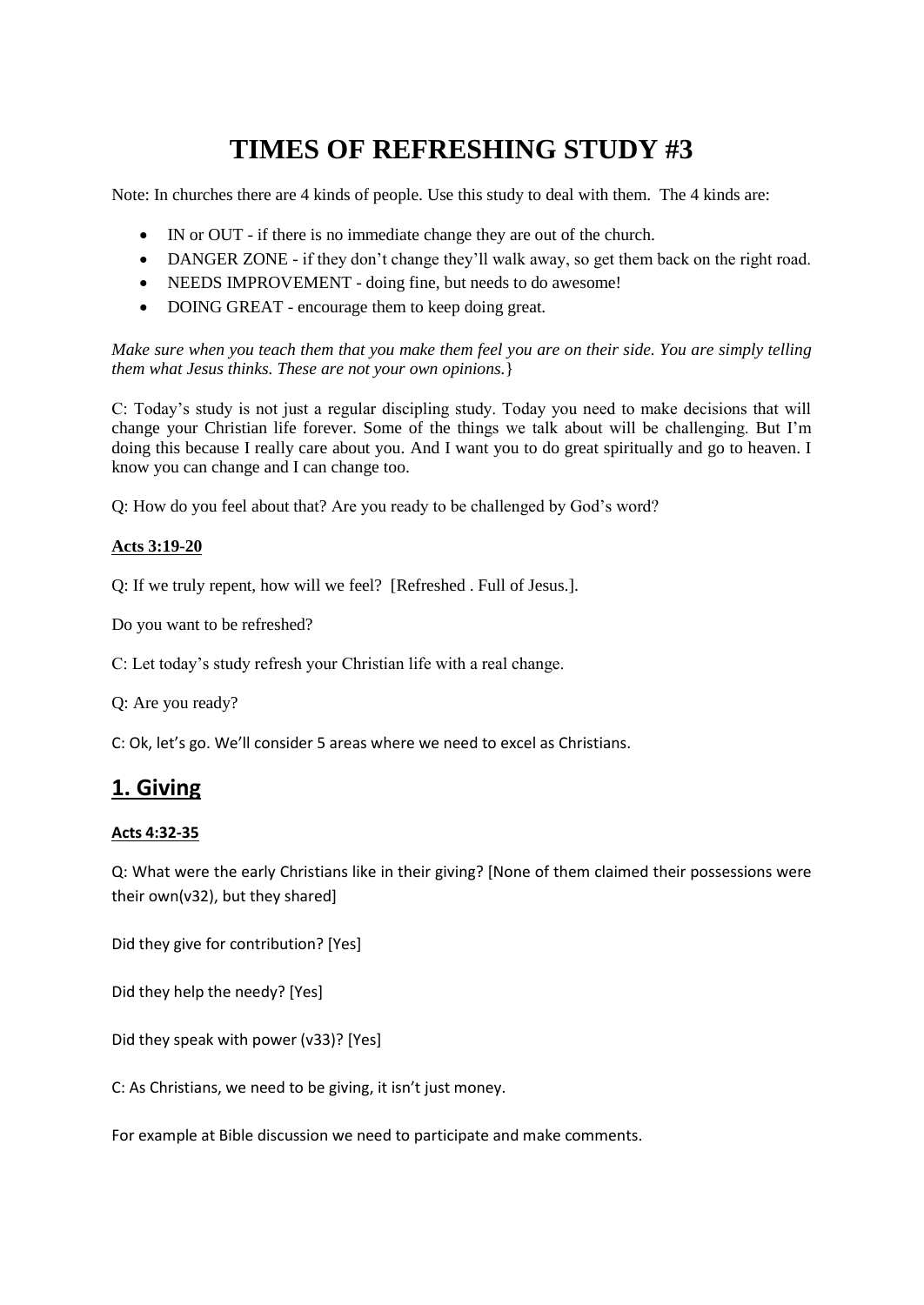Q: How have you been doing on that?

At church, we need to learn the songs and sing out loud. We need to encourage the speaker.

Q: How have you been doing?

Every month, we need to give at least 10% of our income as contribution.

Q: How have you been doing in this area? What did you give in last month? What about this month?

C: Let's decide on a figure for you to give regularly every month. [Get them to write it down]

For special contribution, we need to sacrifice. How did it go this year? [If they are giving zero and they've been around for more than 6 months, challenge them very hard. Everyone can give something].

We need to be generous with each other. Have you had people over to your house very often?

C: It is great to feed others.

### **2. Relationship with God**

#### **Joel 2:12-13**

C: Joel talks here about returning to God with all our hearts, with weeping and fasting.

Q: Have you ever fasted? How often do you fast?

Q: How much do you pray every day? For how many minutes? What are your prayers like – do you feel close to God?

C: The great news is that if we return to God, he is gracious and compassionate and will accept us. You need to pray for a minimum of 20 minutes per day. {Give them a structure to help them}.

Q: How has your Bible study been going? How much do you read a day? You need to read at least 20 minutes per day (if you can read – otherwise, arrange for a Christian to read to you).

C: If you want you can use quiet time booklets.

# **3. Avoid sin**

### **Titus 2:11-14**

Q: What does God's grace teach us to do? [To say "NO" to sin]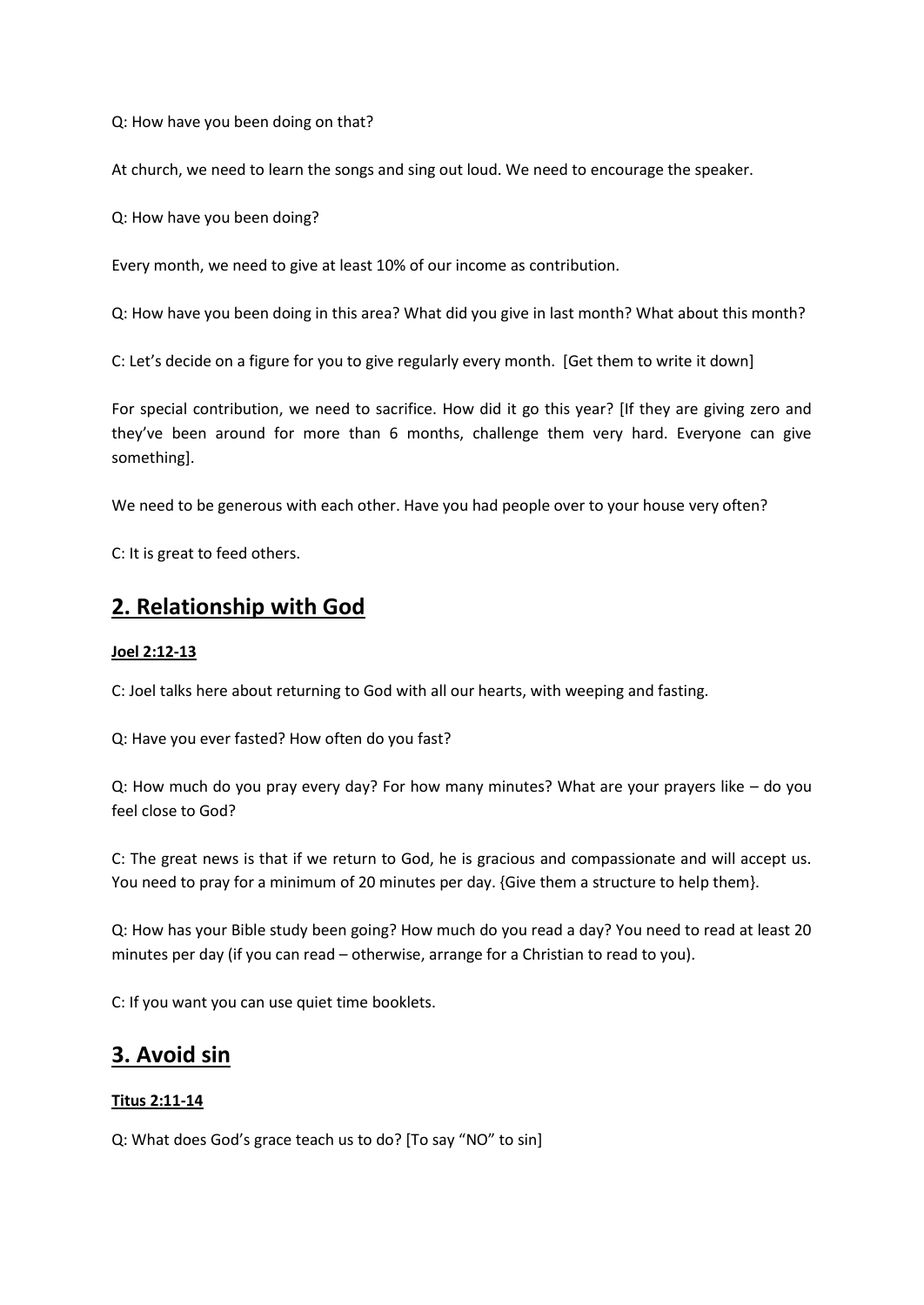Have you been saying "no" or have you been using the church and God's grace as an excuse to sin? What about your old sins – have you fallen back into them? How is it really going?

- Sexual purity
- Smoking / drinking / tobacco / PAN
- Telling lies at work
- Anger
- Masturbation / lust
- Laziness not helping at home.

{Take this opportunity to warn them sternly if they've been repeatedly falling into a particular sin}

### **4. Commitment**

#### **Hebrews 10:24-29**

C: This is a passage you looked at when you did the church study before becoming a Christian. In v24, it reminds us that we should be thinking about how to help others in the church grow. That is why we come to church. V25 has a warning that some are in the habit of missing meetings.

Q: What about you – how do you feel about your attendance? Have you been getting into the habit of missing meetings? Some common excuses :

- Urgent office work
- Family fights and persecution
- Relative from out of town
- Small sickness
- Urgent house work
- Wedding / other functions
- Cricket

C: According to this passage, it is unholy and disrespectful to God to not be serious about our commitment.

C: If you are not regular in the meetings, you can't be considered a true Christian. {If they regularly miss, hit this point very hard}

### Optional Questions :

Q: According to v26-29, if we keep sinning intentionally, what will happen to us? [We will be judged and burnt by raging fire (v27)]

When we miss meetings and sin, what are we doing (v29)? [Trampling the blood of Jesus, insulting God]

C: Let me give you a few areas to focus on in your commitment :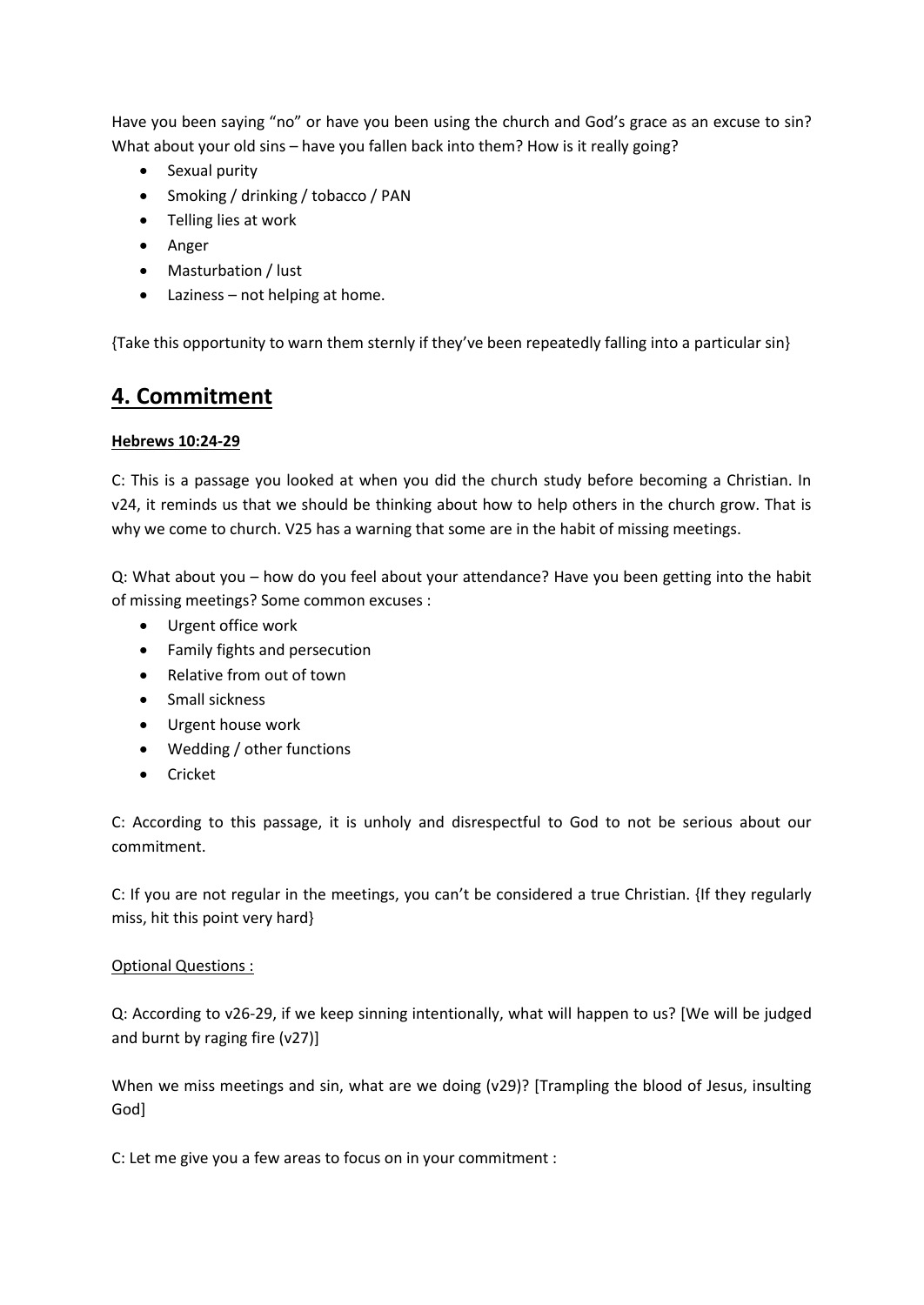#### Having great friendships in the church

Q: Who are your best friends in the church? Who are you really close to? [If it is less than three they need immediate radical change. If it is less than six they still need to improve].

Come on time to all the meetings.

Come to fun times / sports / picnics / optional times as much as you can. Don't just come 3 times per week.

Come for organized evangelism during the week. {If they have a tough schedule, they don't have to come daily. But everyone should come sometime to meet the disciple ouside of the meetings}.

Make sure you have weekly time with your disciple.

Don't go out of town for long periods (more than 15 days) or without taking advice. Everyone who goes away for more than 15 days struggle spiritually.

## **5. Evangelism**

### **Acts 20:24**

C: How did Paul feel about his life? [He considered it worthless].

What was Paul's mission in life? [To preach to the Gentiles about God's grace]

C: The Christian life is happiest when we ourselves are faithful.

Q: What is the purpose of a Christian? [To make disciples]

Has that been your purpose?

Q: How has your evangelism been going? Do you share your faith as you go, on your own? Who have you invited who has become a Christian this year? What would be a good goal for the number of personal fruits you will bring? {If they do not want to share their faith at all, they should leave the church}

Let me give you a few important keys to evangelism. These will help you bring visitors.

- Do "lifestyle" evangelism as you go along, always invite people. Be sure to carry invitations everywhere.
- Take part in "group" evangelism with other disciples during the week.
- Do follow-ups, by phone as well as visiting. Do them especially on Saturday and before Bible Talk.
- Have visitors over for tea, games, dinner
- Give yourself goals for daily or weekly conversations with non-Christians.